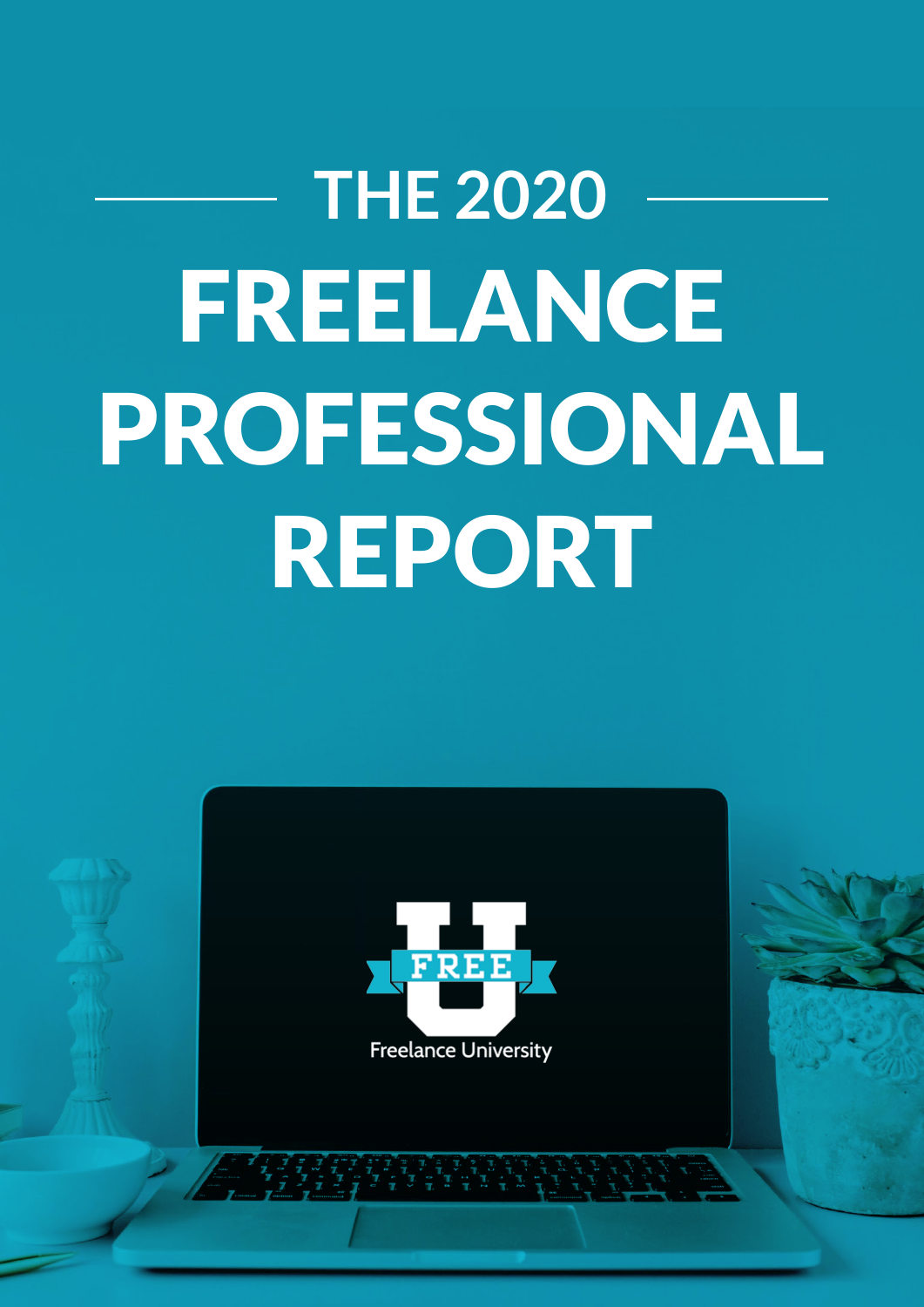Hi friends,

Hot off the press is our 2020 Freelance Professional Skill Report!

Our research and preparation for this year's annual report took on a completely different meaning in light of COVID-19 and the resulting economic impact that has unfolded since the beginning of 2020.

With widespread unemployment affecting virtually every country around the globe, we were particularly interested to see how the Freelance economy was directly impacted either positively or negatively. Our findings this year were actually quite encouraging; we will unpack them further in this report.

As well, we saw an entire workforce "return home," with many businesses transforming overnight from in-house operations to a network of remote workers. The idea of working remotely with employees (or Freelancers) has now become a viable option for many businesses who previously believed it was better for employees to be centralized in an office.

Over the past couple weeks, we conducted a comprehensive survey with over 275 active Freelancers to get their perspectives on the trends and opportunities that are currently shaping our industry. This timely report is a compilation of all their valuable feedback covering a variety of pertinent topics from the most requested services during this Global Pandemic to the best ways to find new clients.

I believe this report will offer some valuable information for your Freelance business as you continue to navigate a challenging and uncertain time. If you find it useful, please do share the link with your peers and those interested in working from home as a Freelancer or Virtual Assistant.

Now, grab your favorite beverage and let's dive into this action-packed report!

To Your Success,

Craig Canning**s** 

Craig Cannings Co-founder / Chief Learning Officer Freelance University



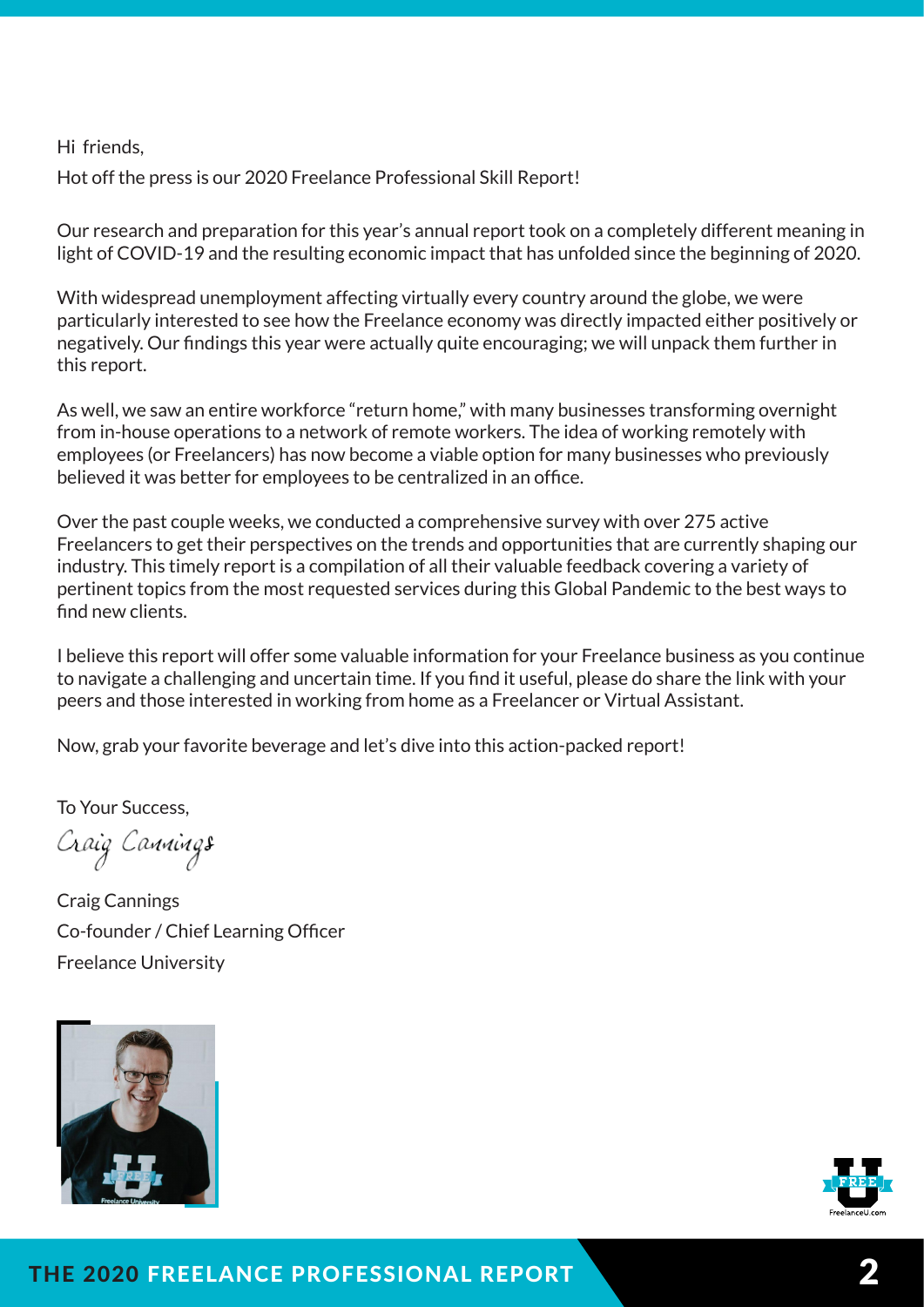# **REPORT HIGHLIGHTS**

#### *Here is a quick summary of some of the most interesting findings from this year's report.*

- 29% of the respondents are working either a full-time or part-time job while building their Freelance businesses.
- The top motivation for starting a Freelance business was flexibility.
- Since the onset of COVID-19, 66% of respondents shared that their Freelance businesses either stayed the same or grew during this uncertain time.
- The most popular method of learning new skills was courses, the same as last year, followed by video tutorials and webinars or livestreams.
- $\blacksquare$  The top five skills cited as most important to their businesses right now were Writing/Editing, Technology, Digital Marketing, Social Media and Project Management.
- The top three SOFT skills that our respondents felt were most important to their Freelance success were Service, Communication and Problem Solving.
- The most effective way to find new clients was through Professional Connections such as colleagues and former employers. This was followed by social networks and past clients.
- When it comes to websites, WordPress continues to dominate, with 56% of the respondents currently using this platform, followed by Wix.com at a distant 13%.
	- Facebook continues to be the #1 preferred social network for building their businesses, followed very closely by LinkedIn.
- In light of our current Global Pandemic, a resounding 78% of our respondents believe that the opportunities in the Freelance space are still increasing — very encouraging news!
- 72% of the respondents feel that the opportunities for VAs and Freelancers are only increasing The future is bright!

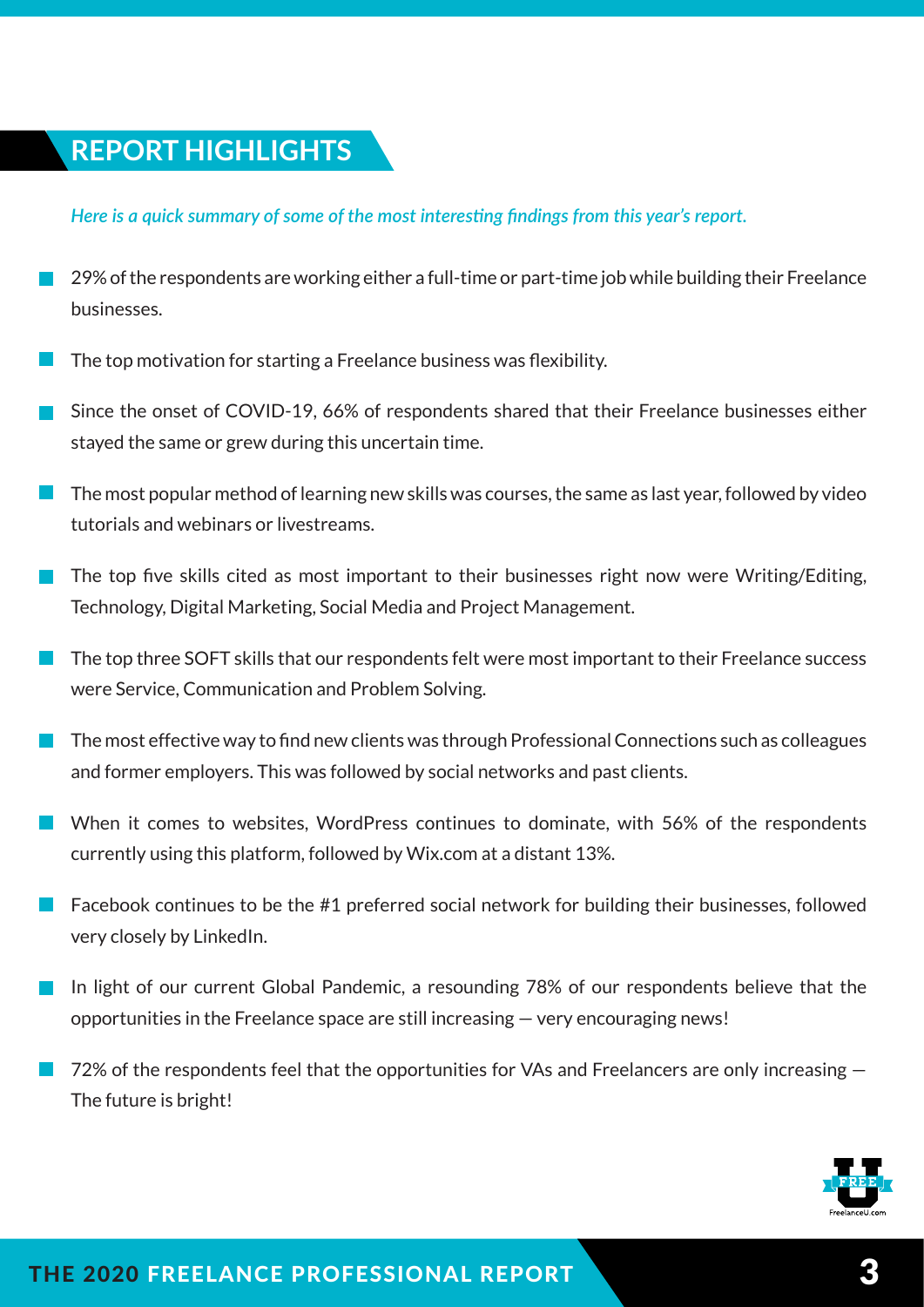#### **How long have you been working as a service-based entrepreneur? (Freelancer, VA, Consultant)**

288 out of 288 answered



## **How would you classify your current Virtual Business?**

288 out of 288 answered



# **Are you currently working at another job while running your business?**

| NO, I'm not                      |                                  | 68% / 198 resp.   |
|----------------------------------|----------------------------------|-------------------|
|                                  | YES, I'm working a full-time job | 20% / 59resp.     |
| YES, I'm working a part-time job |                                  | $10\%$ / 31 resp. |

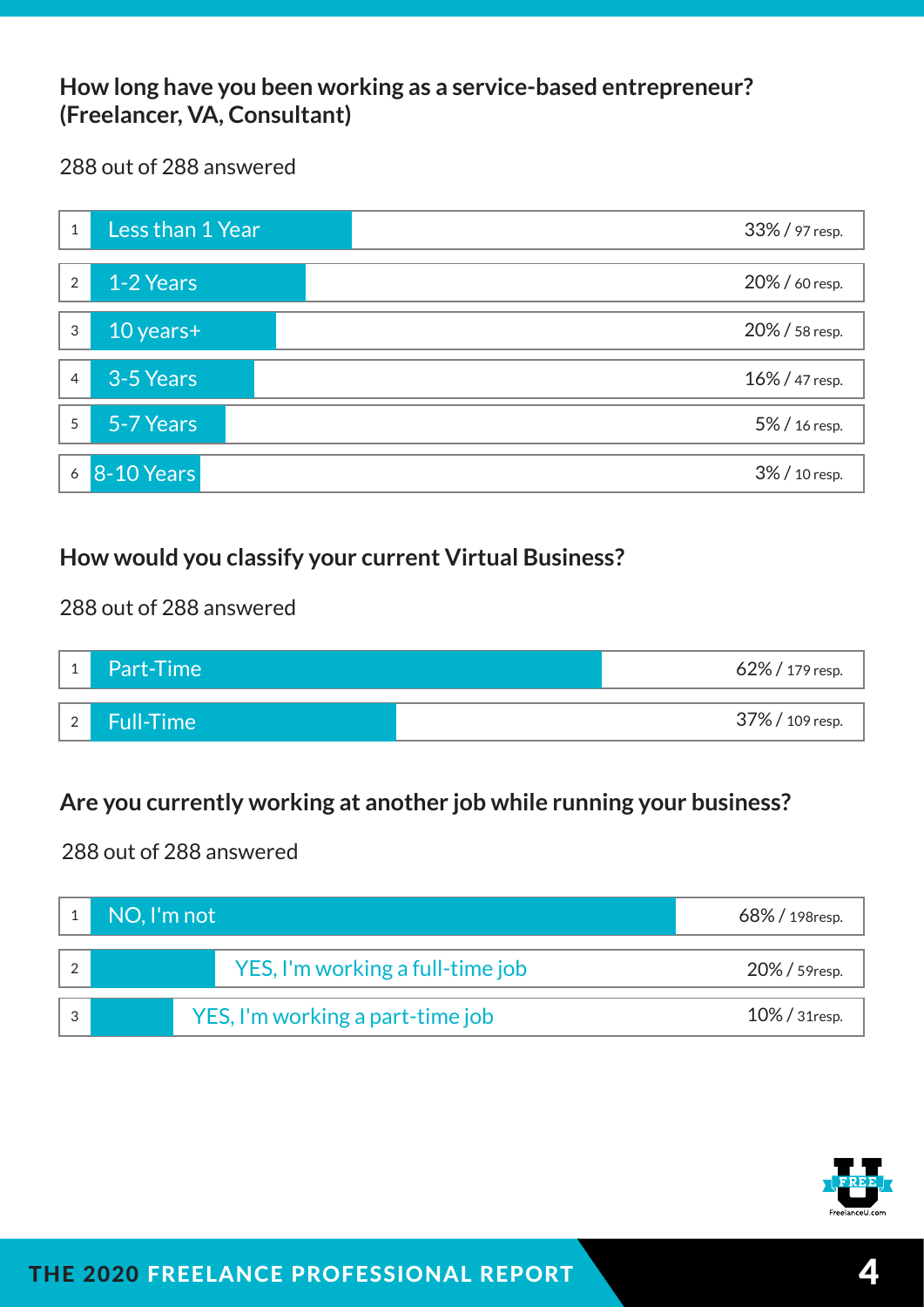#### **What was your primary motivation for starting your Freelance or VA business?**

288 out of 288 answered

| $\,1\,$          | Flexibility                          | 68% / 198resp. |
|------------------|--------------------------------------|----------------|
| $\sqrt{2}$       | Creating a lifestyle on my own terms | 62% / 181resp. |
| 3                | Being my own boss                    | 52% / 152resp. |
| $\overline{4}$   | Mobility (work from anywhere)        | 57% / 166resp. |
| 5                | Freedom                              | 51% / 147resp. |
| $\boldsymbol{6}$ | <b>Earning potential</b>             | 40% / 116resp. |
| $\overline{7}$   | More time with family                | 31% / 91resp.  |
| 8                | Loss of job                          | 18% / 52resp.  |
| 9                | Health challenge                     | 13% / 40resp.  |

# **How has your business been impacted during this Global Pandemic?**

| My business has stayed the same                       | $43\%$ / 123 resp. |
|-------------------------------------------------------|--------------------|
| My business declined with loss of clients and income. | $35\%$ / 102resp.  |
| My business grew with new client opportunities        | $23\%$ / 68 resp.  |

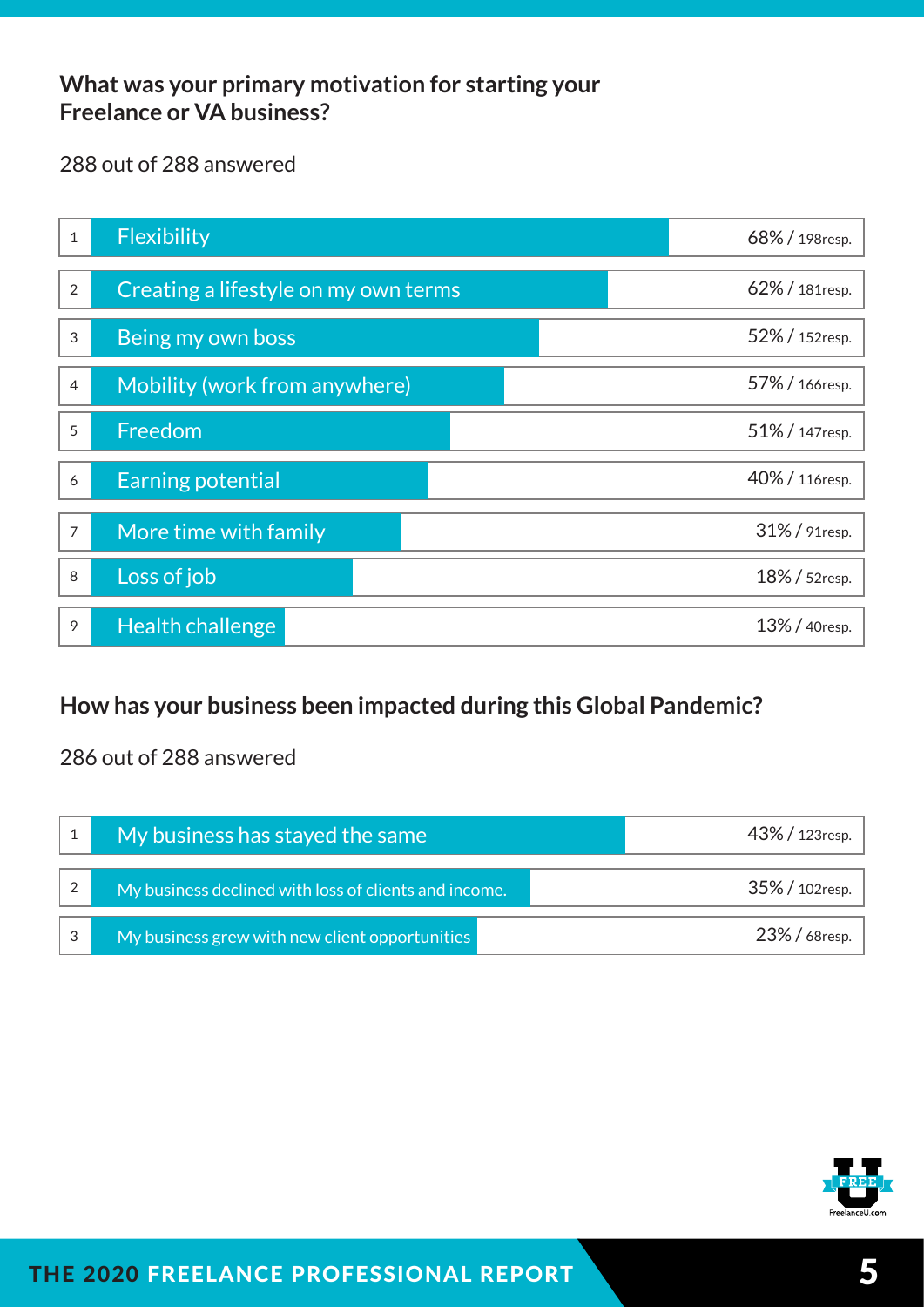## **What are your preferred methods of learning new skills?**

288 out of 288 answered



## **Would you consider yourself a...**

|  | Generalist (offering a broad base of services)           | $52\%$ / 150resp. |
|--|----------------------------------------------------------|-------------------|
|  | Specialist (offering a more specialized set of services) | 47%/138resp.      |

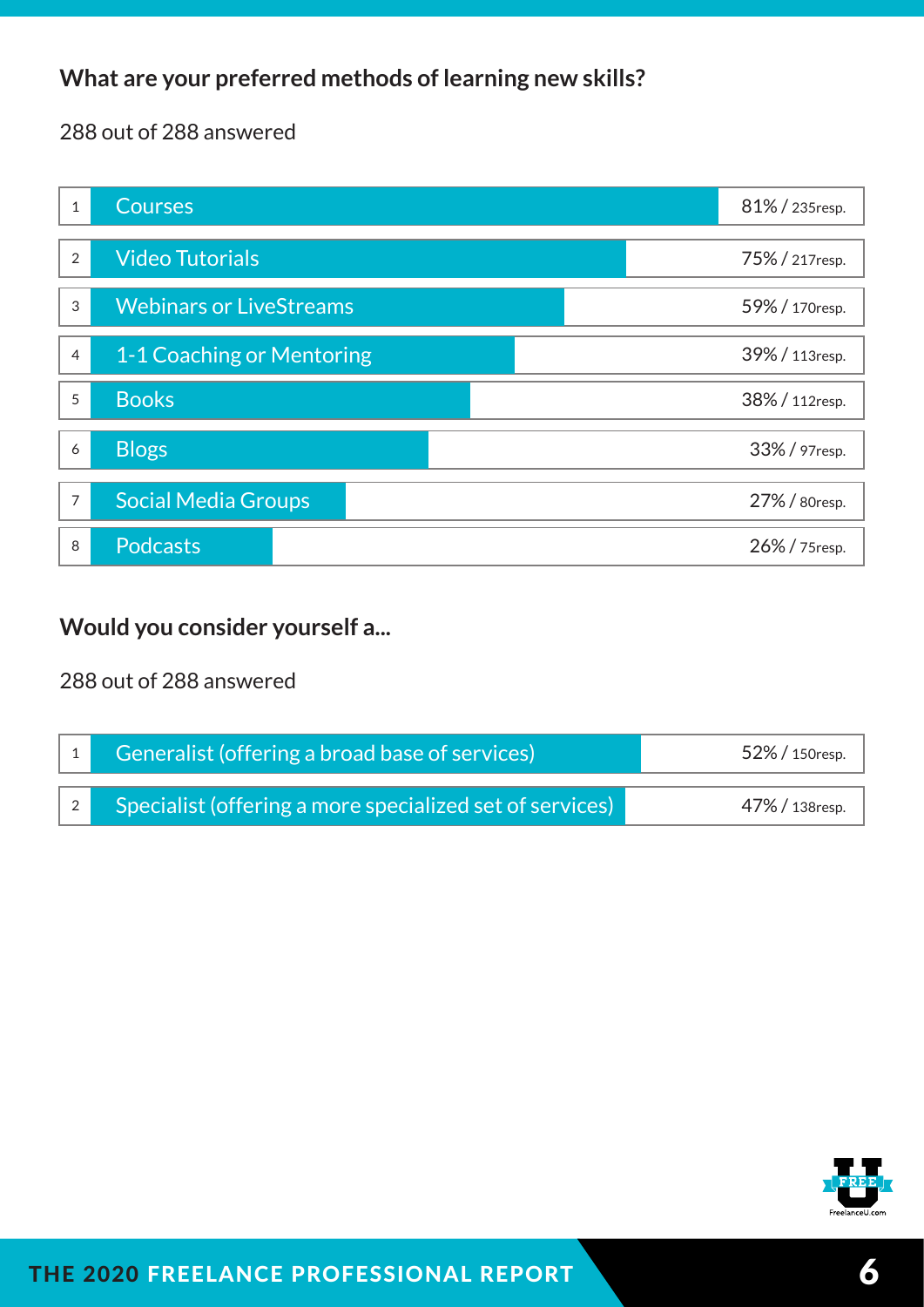## **What skills are most important in your Freelance business right now?**

| $\,1\,$                   | <b>Writing / Editing</b>                                     | 48% / 140resp. |
|---------------------------|--------------------------------------------------------------|----------------|
| $\overline{2}$            | <b>Technology</b>                                            | 46% / 135resp. |
| $\ensuremath{\mathsf{3}}$ | <b>Social Media</b>                                          | 42% / 123resp. |
| $\overline{4}$            | <b>Digital Marketing</b>                                     | 42% / 122resp. |
| 5                         | <b>Project Management</b>                                    | 40% / 116resp. |
| 6                         | <b>Customer Service</b>                                      | 39% / 114resp. |
| $\overline{7}$            | <b>Online Business Management</b>                            | 37% / 108resp. |
| 8                         | <b>Content Management</b>                                    | 33% / 97resp.  |
| 9                         | <b>WordPress</b>                                             | 28% / 83resp.  |
| $10\,$                    | <b>Web or Graphic Design</b>                                 | 24% / 71resp.  |
| 11                        | <b>Digital Advertising (Facebook Ads)</b>                    | 17% / 50resp.  |
| 12                        | <b>Financial Management</b><br>16% / 46resp.                 |                |
| 13                        | Media Production (Podcast or Video Editing)<br>12% / 35resp. |                |
| 14                        | 11% / 32resp.<br><b>Product Launches</b>                     |                |
| 15                        | 10% / 31resp.<br><b>Ecommerce / Shopping Cart</b>            |                |
| 16                        | 4% / 13resp.<br><b>Basic Programming</b>                     |                |

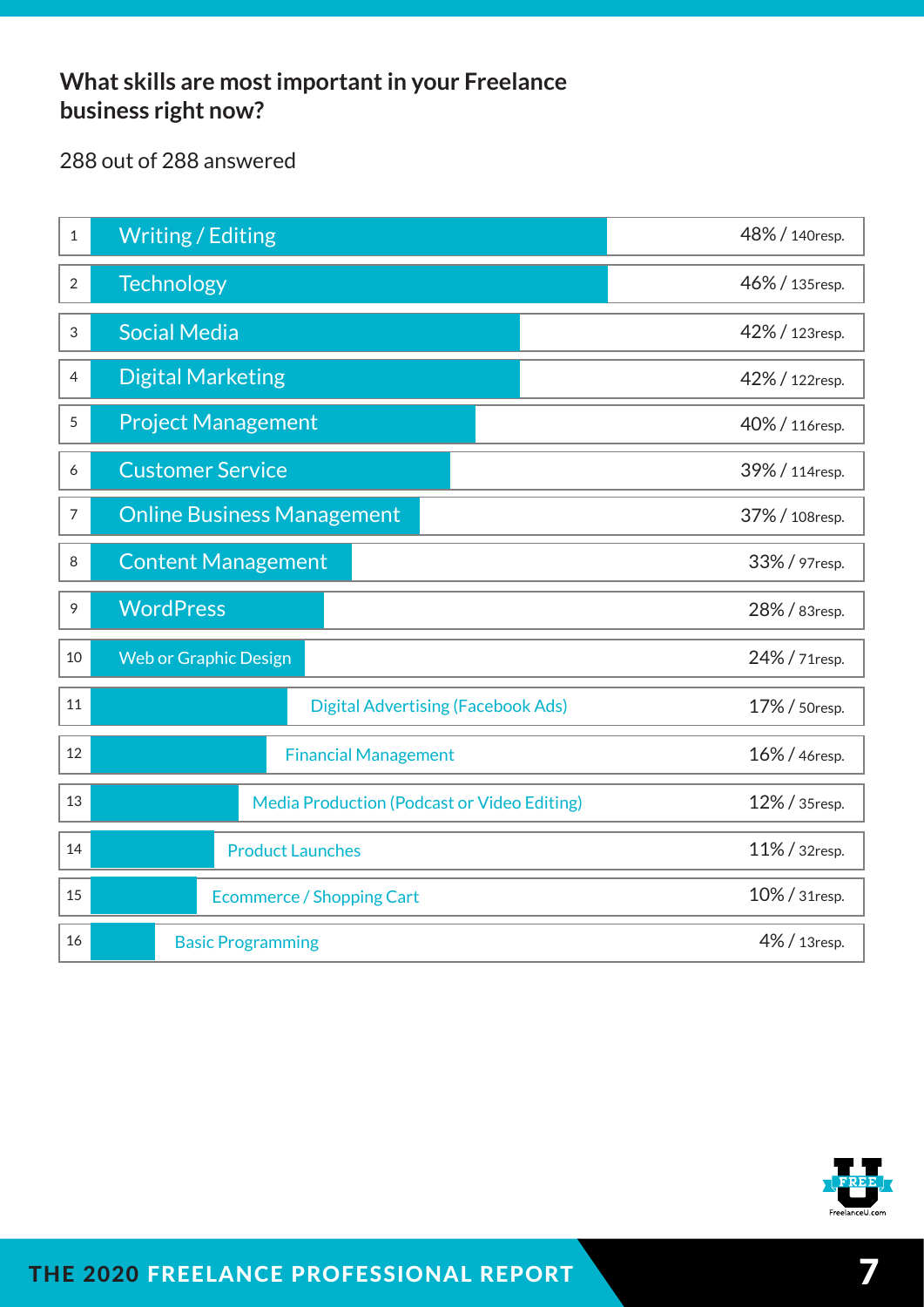#### **What Soft Skills do you feel are most important to your success as a Freelancer? (Select your top five)**

288 out of 288 answered

| $\mathbf{1}$   | <b>SERVICE: A commitment to providing</b><br>the best quality service and experience for your clients                          |  | 79% / 228 resp. |
|----------------|--------------------------------------------------------------------------------------------------------------------------------|--|-----------------|
| $\overline{2}$ | COMMUNICATION: The ability to write and<br>speak in a clear and professional manner                                            |  | 76% / 220resp.  |
| 3              | PROBLEM-SOLVING: The ability to quickly<br>diagnose a problem and identify potential solutions                                 |  | 67%/195resp.    |
| 4              | <b>EMPATHY: Understanding your client's unique needs</b>                                                                       |  | 66%/191resp.    |
| 5              | ADAPTABILITY: Responding positively to<br>changing circumstances                                                               |  | 60% / 173resp.  |
| 6              | SELF-DISCIPLINE: Taking a regular inventory<br>of your strengths and weaknesses                                                |  | 53% / 155resp.  |
| 7              | GRIT: The ability to persevere in the face of obstacles                                                                        |  | 51% / 147resp.  |
| 8              | PROJECT MANAGEMENT: The ability to observe,<br>plan and oversee a project for your clients                                     |  | 44% / 127resp.  |
| 9              | STRESS-MANAGEMENT: The ability to<br>maintainand regain composure in the midst<br>of a stressful project or unforeseen problem |  | 30% / 89resp.   |
| 10             | TEAM-BUILDING: The ability to work<br>with and manage a diverse team of<br>professionals and personalities                     |  | 16% / 47resp.   |

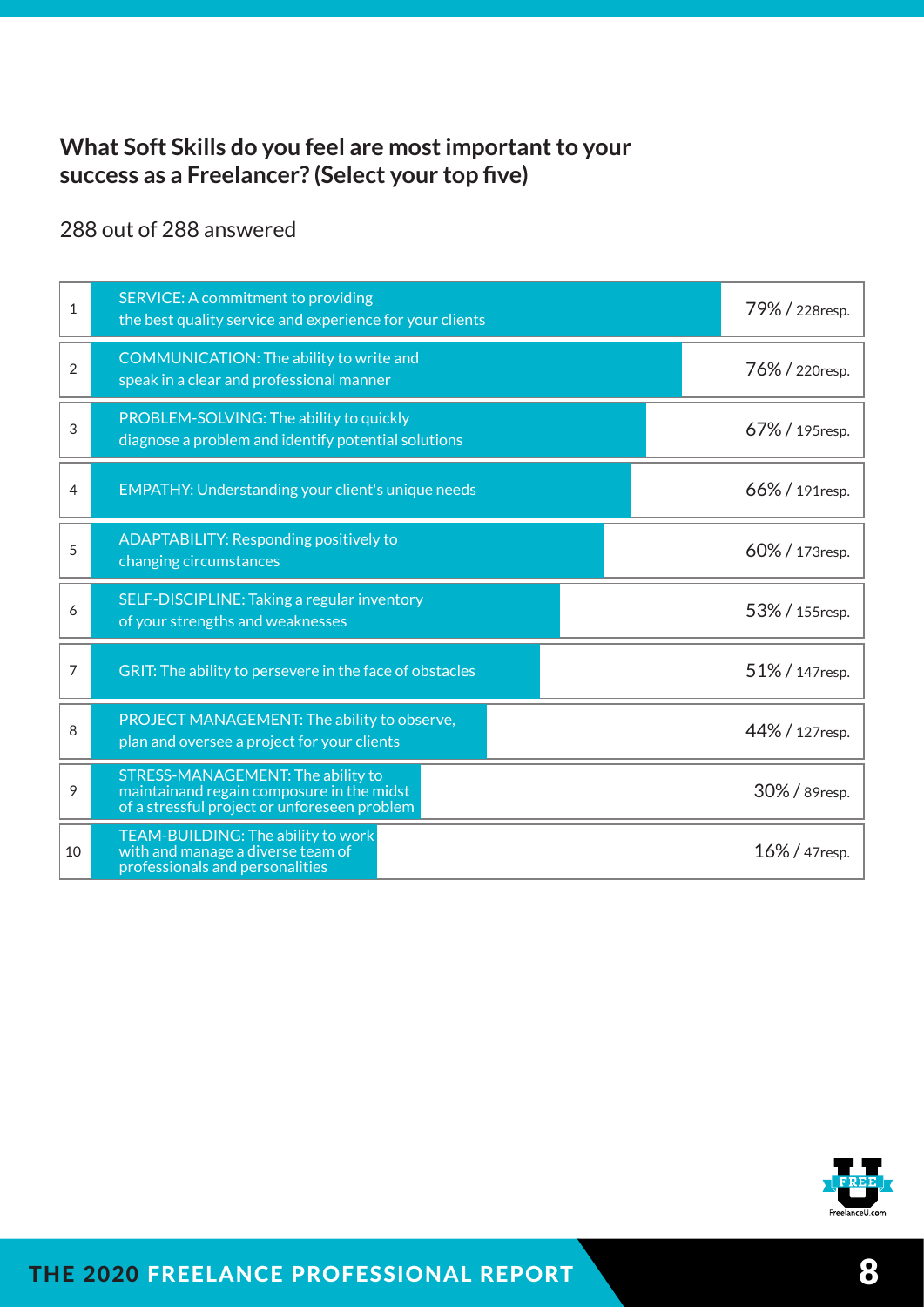# **What types of services do you currently offer?**

| 1  | <b>Virtual Administration</b>                      | 47% / 137resp. |
|----|----------------------------------------------------|----------------|
| 2  | <b>Writing / Editing</b>                           | 44% / 129resp. |
| 3  | <b>Social Media Management</b>                     | 32% / 93resp.  |
| 4  | <b>Customer Service</b>                            | 29% / 86resp.  |
| 5  | <b>Email Marketing</b>                             | 29% / 86resp.  |
| 6  | <b>Project Management</b>                          | 28% / 81resp.  |
| 7  | <b>Online Business Management</b>                  | 24% / 70resp.  |
| 8  | <b>Content Formatting &amp; Production</b>         | 23% / 67resp.  |
| 9  | <b>Content Marketing</b>                           | 20% / 58resp.  |
| 10 | <b>Website Design &amp; Support</b>                | 20% / 58resp.  |
| 11 | <b>Graphic Design</b>                              | 16% / 47resp.  |
| 12 | <b>Bookkeeping</b><br>15% / 44resp.                |                |
| 13 | <b>Other Technology Support</b>                    | 14% / 42resp.  |
| 14 | <b>Webinar / Online Event Management</b>           | 13% / 38resp.  |
| 15 | <b>Online Course Creation &amp; Management</b>     | 12% / 36resp.  |
| 16 | 11% / 33resp.<br><b>Marketing Funnels</b>          |                |
| 17 | 10% / 30resp.<br><b>Product Launches</b>           |                |
| 18 | 9% / 27resp.<br><b>Search Engine Optimization</b>  |                |
| 19 | <b>Video Creation / Editing</b><br>8% / 23resp.    |                |
| 20 | 7% / 21resp.<br><b>Setting Up Membership Sites</b> |                |
| 20 | <b>Podcast Production</b>                          | 3% / 11resp.   |
| 20 | <b>Web or App Development</b>                      | 2% / 6resp.    |
| 20 | 4% / 12resp.<br>Other                              |                |

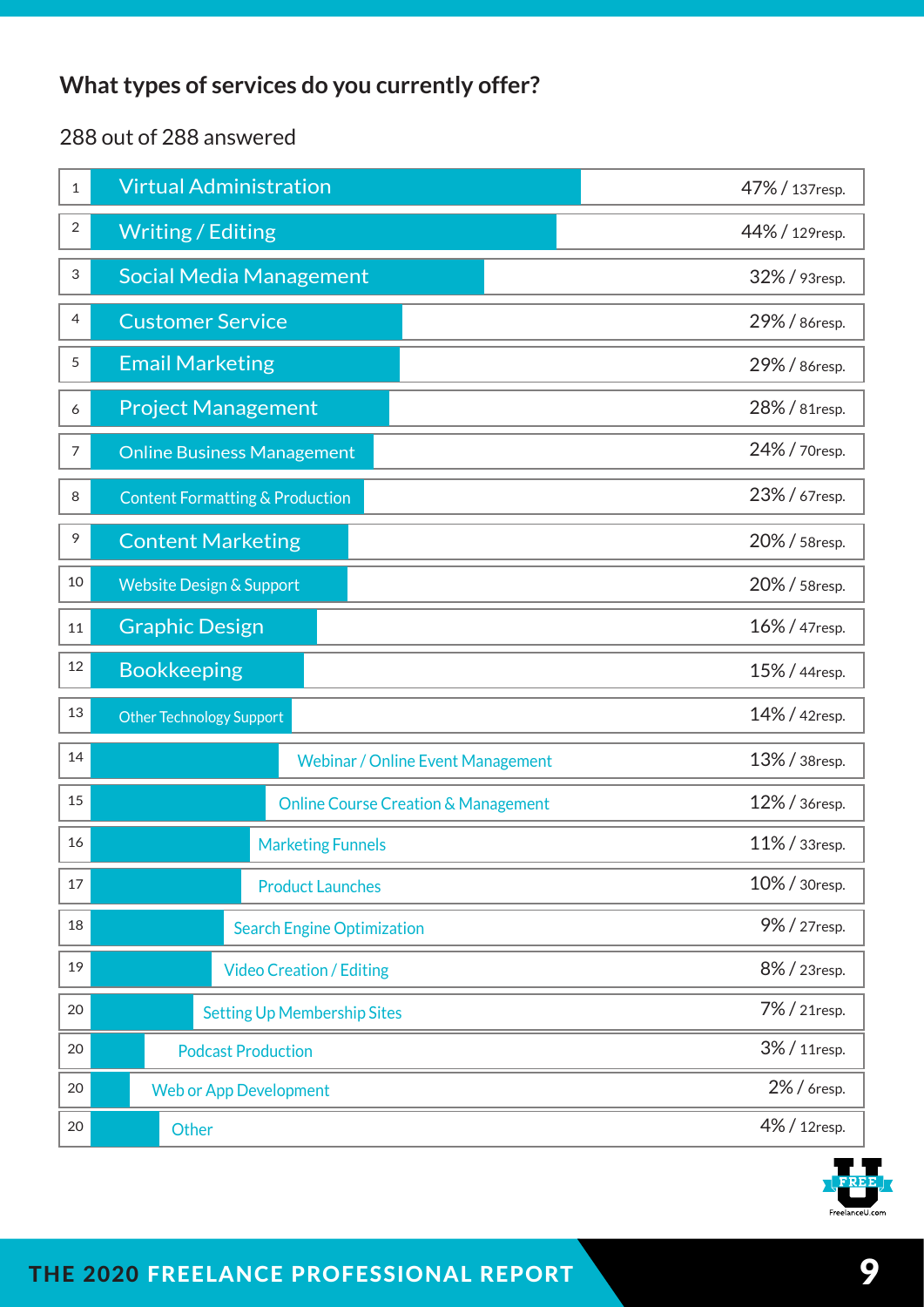## **How do you currently structure your services?**

#### 288 out of 288 answered

|                | <b>Both</b>                   | 41% / 119resp. |
|----------------|-------------------------------|----------------|
| $\overline{2}$ | <b>Hourly Billing</b>         | 28% / 81resp.  |
| 3              | Service Packages or Retainers | 27% / 78resp.  |
| 4              | Other                         | 3% / 10resp.   |

#### **Do you sometimes hire subcontractors in your business?**

288 out of 288 answered

|   | <b>No</b> | 30% / 69resp.  |
|---|-----------|----------------|
|   |           |                |
| ∠ | Yes       | 69% / 199resp. |

### **What are your most effective ways to find new clients?**

| $\mathbf 1$ | Professional connections (colleagues or previous employers) | 51% / 147resp. |
|-------------|-------------------------------------------------------------|----------------|
| $\sqrt{2}$  | Social Networks and online groups                           | 50% / 144resp. |
| 3           | Past clients                                                | 46% / 135resp. |
| 4           | <b>Freelance Job Boards or Websites</b>                     | 34% / 100resp. |
| 5           | <b>Family or friends</b>                                    | 34% / 98resp.  |
| 6           | <b>Local Networking Events</b>                              | 18% / 53resp.  |
| 7           | <b>Email Subscribers</b>                                    | 10% / 30resp.  |
| 8           | <b>Agencies</b>                                             | 9% / 26resp.   |
| 8           | <b>Direct</b><br><b>Cold Calling</b>                        | 6% / 18resp.   |

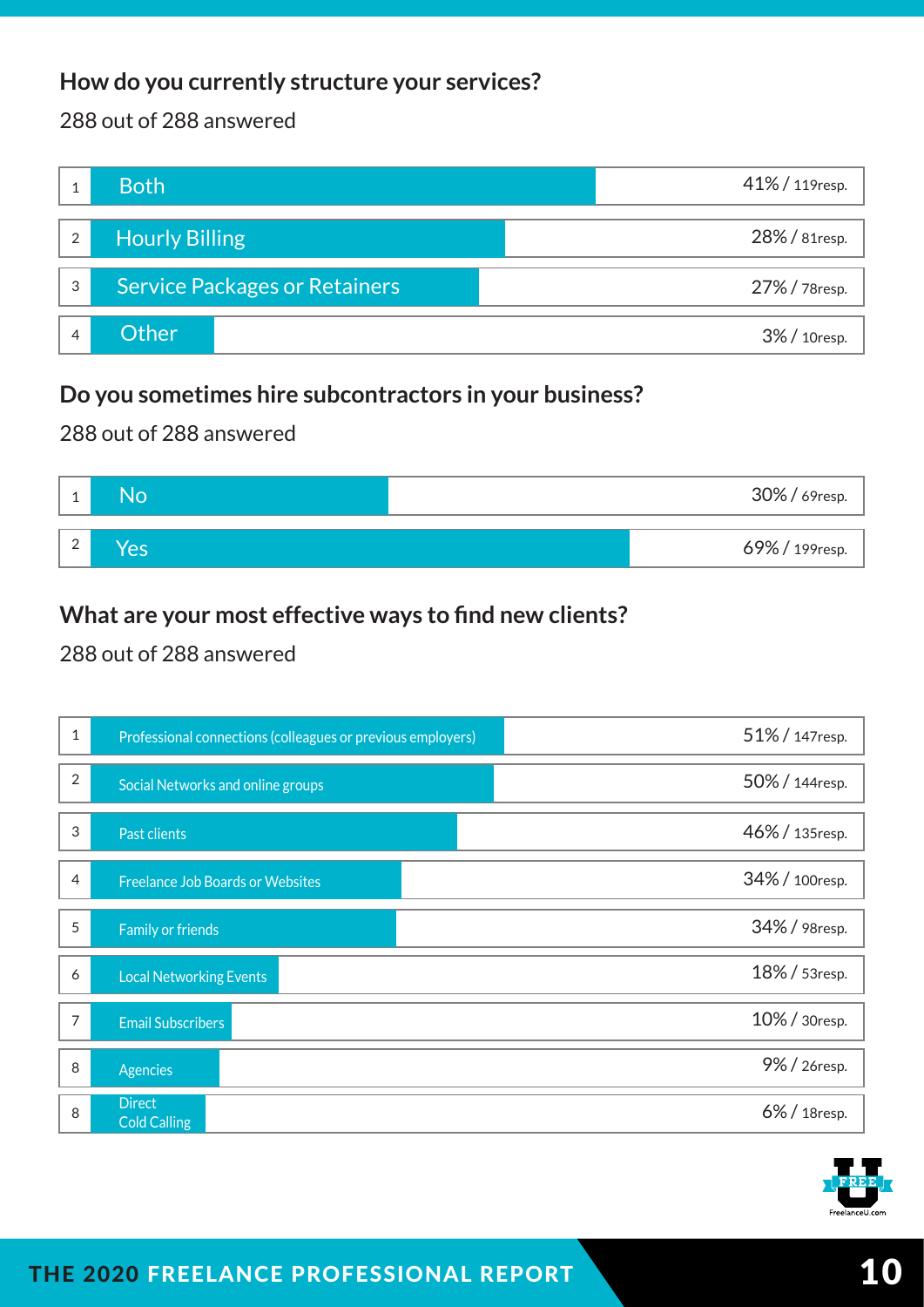#### **\*What website platform do you currently use?**

#### 288 out of 288 answered



#### **Other website platforms used:**

| $\bullet$ Websitebuilder.com | $\bullet$ uKit.com   | $\bullet$ Yell.com |
|------------------------------|----------------------|--------------------|
| $\bullet$ Carrd.co           | $\bullet$ FatCow.com | • Vistaprint.com   |

#### **What Social Network(s) are most important to your business right now?**

| $\mathbf{1}$   | Facebook         | 74% / 213resp. |
|----------------|------------------|----------------|
| $\overline{2}$ | LinkedIn         | 68% / 196resp. |
| 3              | Instagram        | 36% / 39resp.  |
| $\overline{4}$ | YouTube          | 16% / 48resp.  |
| 5              | <b>Pinterest</b> | 13%/39resp.    |
| 5              | <b>Twitter</b>   | 12% / 37resp.  |
| 5              | Snapchat         | 0% / 1resp.    |

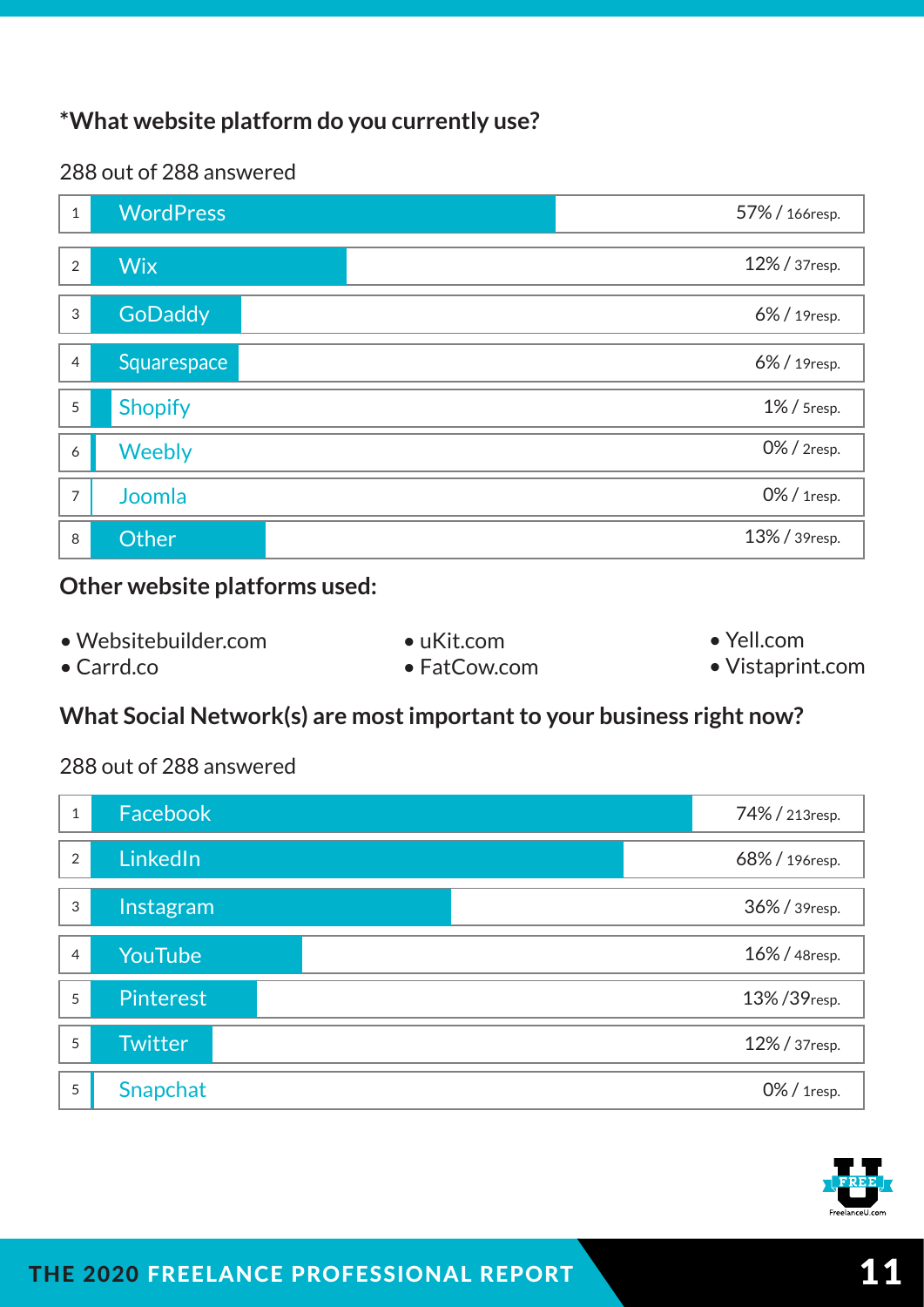## **In light of our current global pandemic, do you feel the Freelance opportunities are...**

288 out of 288 answered



**How optimistic are you about the future of your freelance business? (1 being NOT so optimistic and 5 being VERY optimistic)**



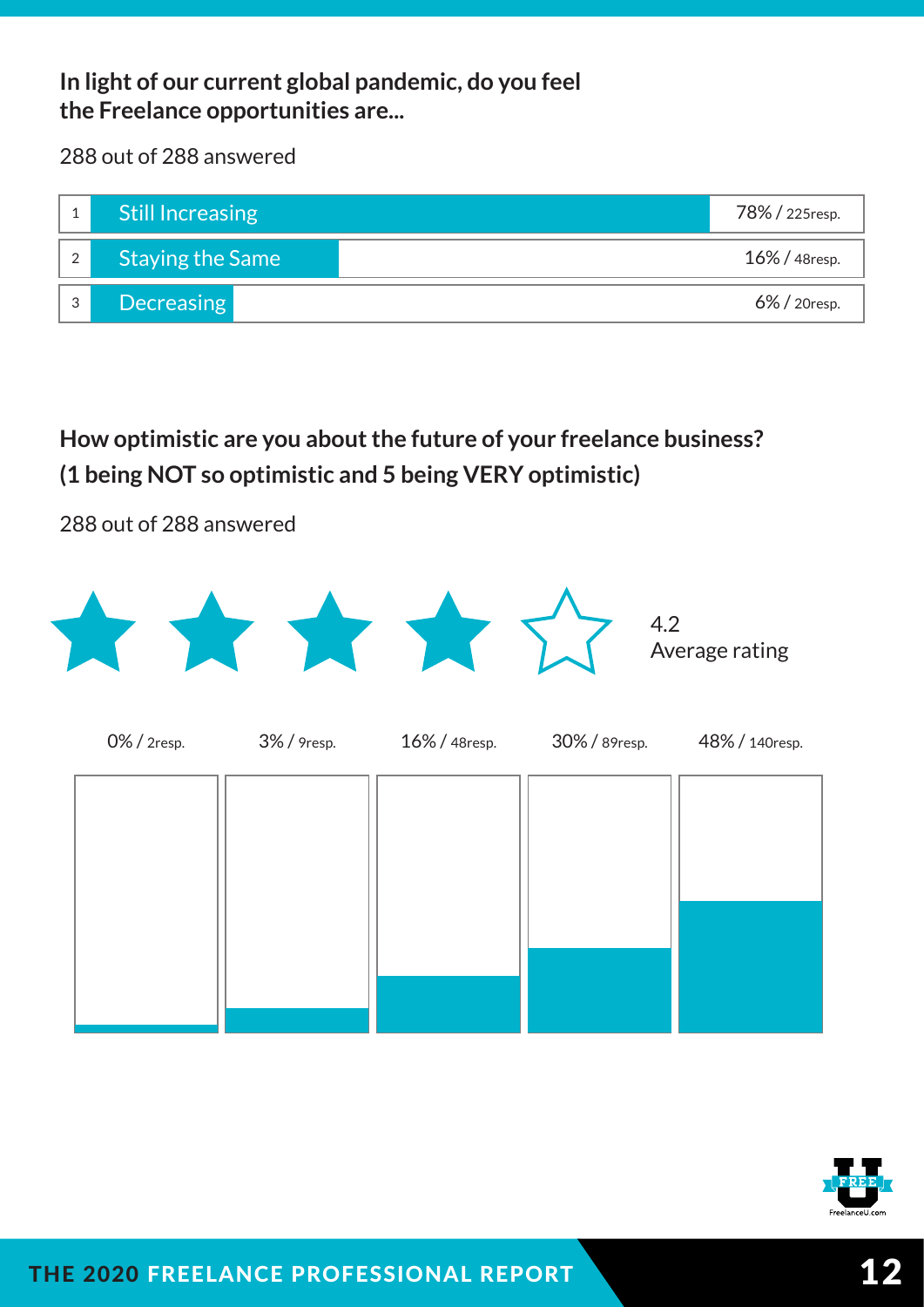# **Summary of Requested Services from Annual Survey**

*\*What are the most requested services by clients so far in 2020? (Please fill in the blank below.)\**

- Technology support (e.g. setting up software, launching online businesses, setting up GDPR, helping with online systems, blog support, Zoho support, Zoom Support)
- Website Creation, Design and Development (e.g. designing landing pages, assuming website building for people who have to transition to or add an online presence)
- Website Support, Management and Maintenance (e.g. troubleshooting, performing updates, adding online stores, switching templates, reorganizing content)
- WordPress Management, Development and Support (e.g. WordPress troubleshooting, moving sites to WordPress, and WordPress Design and maintenance)
- Virtual Event Management and Planning (e.g. meeting in a COVID safe environment, moving business from in-person events to online events and meetings via Zoom, Teams, etc., webinar management and support)
- Ecommerce Management and Development (e.g. ecommerce site support)
- Bookkeeping/Accounting (e.g. payroll, Quickbooks management)
- Financial Management
- Email Marketing and Management (e.g. automation, contact management, email inbox management, autoresponders, setting up or cleaning up Mailchimp audiences and emails)
- $\bullet$  Social Media Management and Marketing (e.g. social media content creation, profile set-up and optimization, general social media scheduling and repurposing, Facebook Live, Facebook Groups, LinkedIn, Pinterest, Instagram)
- Social Media Strategy (e.g. social media audit)
- Facebook Ads Management (e.g. for course launches)
- Multimedia Editing (e.g. video or podcast editing)
- Podcast Production and Management
- Video Production and Management

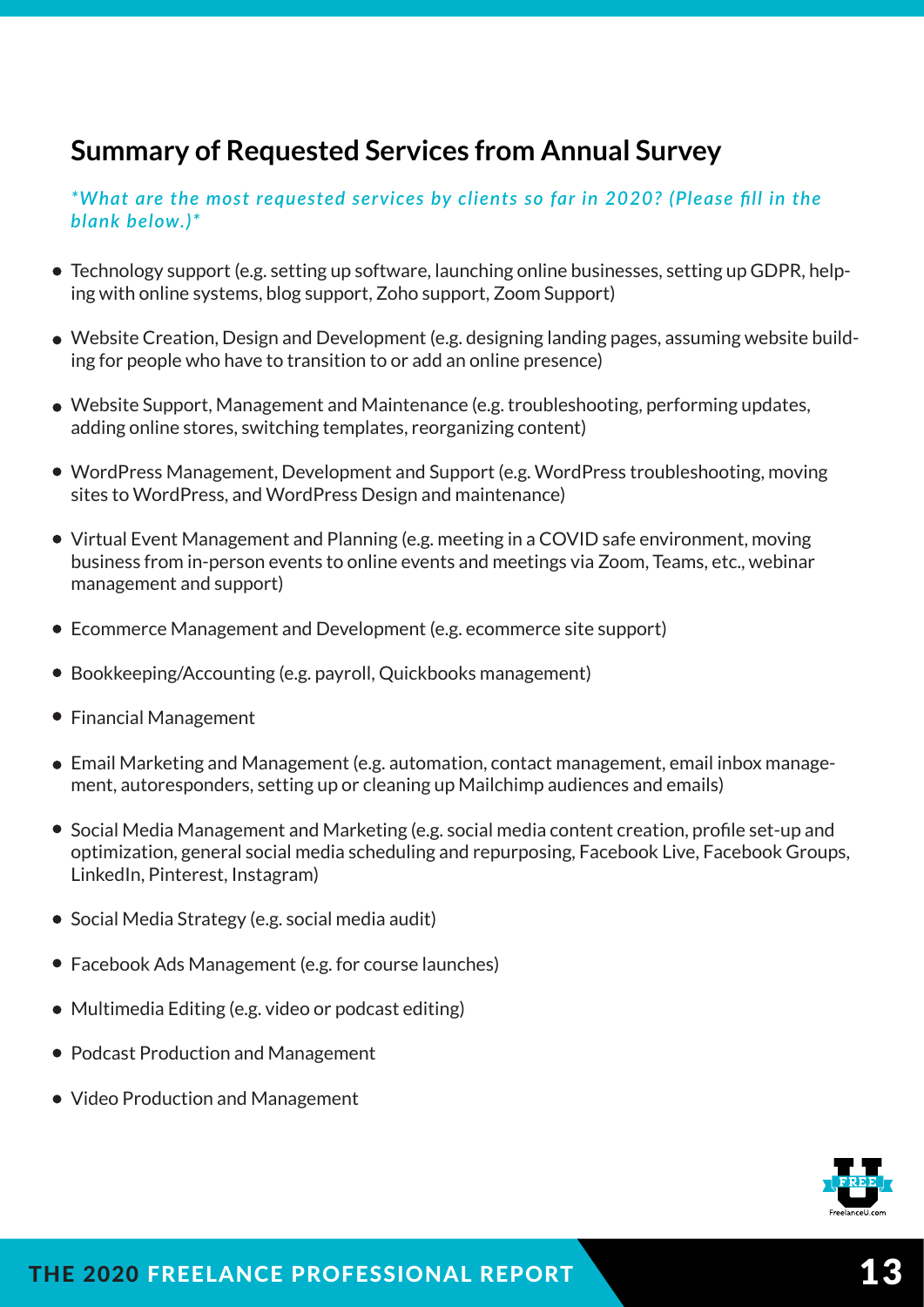- Content Creation, Management and Development (e.g. content curation, scheduling, repurposing, blog optimization, spreadsheets, presentations, guides, newsletters, online forms, data presentations, PowerPoint presentations, magazines)
- Audio transcription
- Interpretation
- Typing/Keyboarding and Word Processing
- Writing (e.g. policies and business documents, grant writing, blog/article writing, copywriting, resume and cover letter writing, biography writing, interviewing well-known personalities, legal letters, reports in a variety of subjects, ranging from simple tasks to difficult studies)
- Editing/Proofreading (e.g. blog editing, book editing, document editing, CV reviewing, post graduate thesis editing)
- Content Marketing (e.g. email, blogs, social media)
- Book Coaching/Critiquing (e.g. author assistance)
- Digital Marketing Management (e.g. branding, optin/landing/"Thank You" pages, lead generation, lead magnet design, lead capture forms, marketing funnels and media buying, online visibility, PPC and SEO)
- CRM Management (e.g. updating of CRM systems)
- Database Management / Data Entry
- Internet Research
- Virtual Administration, Assistance and Support (e.g. personal concierge, executive administration, organization of digital files, setting up administrative processes and SOPs, general admin support, responding to emails)
- Client/Customer Service, Management and Support (e.g. following up with clients)
- Calendar Management (e.g. appointment setting, diary scheduling and management, Acuity Scheduling account set-up)
- Graphic Design (e.g. social/web images, event branding graphics, infographics, print pieces such as cards)
- Membership Site Set-up and Management

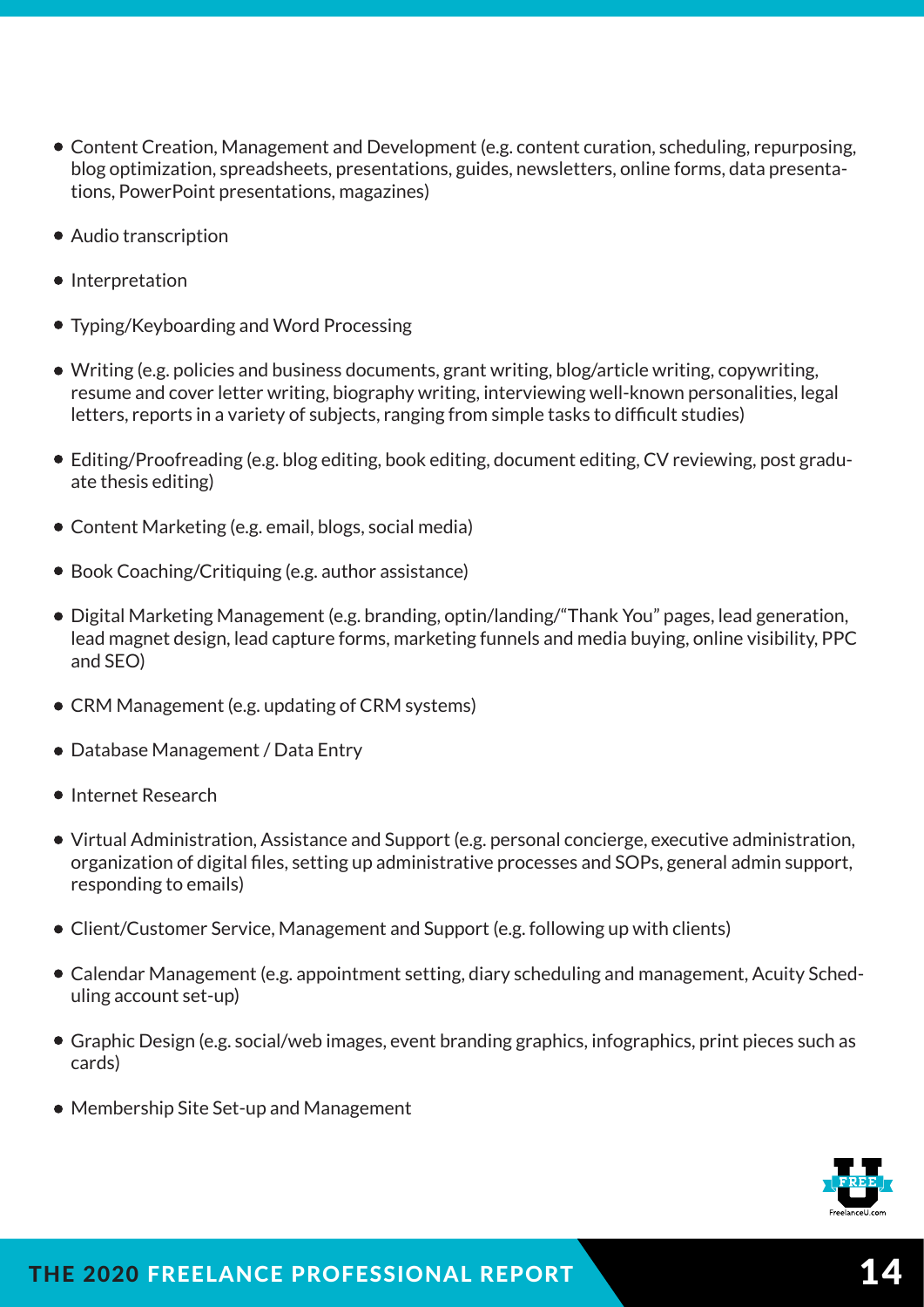- Course Creation / Course Launch Management (e.g. program creation, LMS/course platform set-up, Kajabi management, course development)
- Real Estate Management (e.g. listing services, mortgage scanning, real estate transactions)
- Project Management and Implementation (e.g. setting up project management tools, Clickup set-up)
- Product Launch Management (e.g. digital product development, taking plain info and making it visually easier to digest to serve as a lead magnet or product to sell)
- Business Coaching or Consulting (e.g. advice, problem solving, productivity, accountability, summarizing issues succinctly, determining how to create multiple streams of revenue, retail operations roadmap and solution of different aspects for sustainable retail business, interview coaching, reviewing what businesses have been doing and looking at ways to improve)
- Online Business Management (e.g. small organization management, team building)
- Fundraising

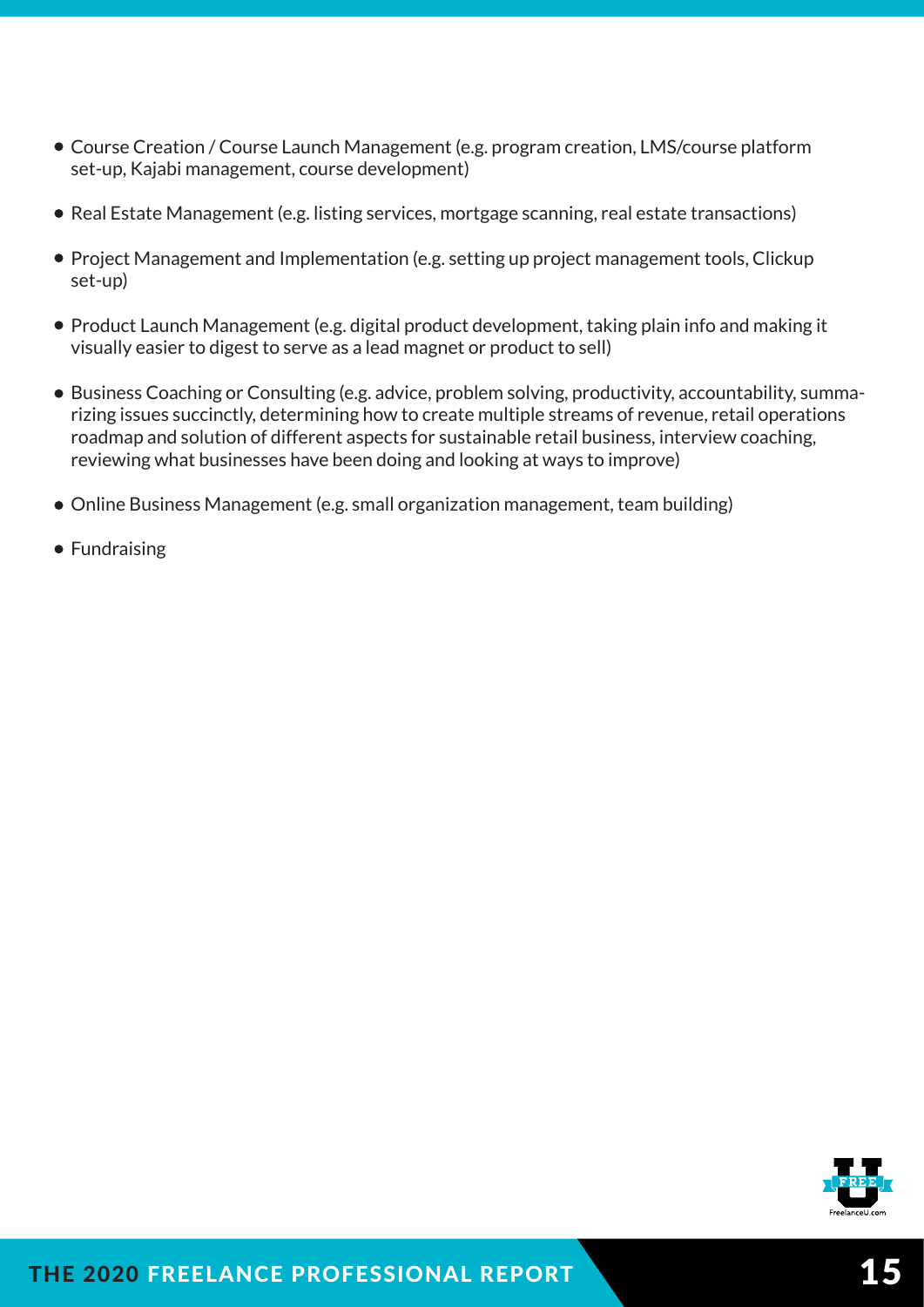# **Primary Reasons People Chose to Pursue**

# **Virtual Work Opportunities**

- Discovered it and loved it
- Desire for something different
- Planning for the future
- Discontented with previous work / corporate job
- Loss of job
- Health challenge
- Family reasons (e.g. to care for children and other family members)
- Nomadic lifestyle
- Financial reasons
- Retirement
- Relocation
- Underuse of skills/knowledge/experience
- Freedom to make own decisions
- Peace of mind
- Flexibility
- Ability to control own schedule
- Lack of opportunities in local area
- Desire to follow dreams
- Better work-life balance
- Desire to travel
- Desire to start own business
- Difficult commute
- Negative work environment
- Age discrimination
- New life chapters